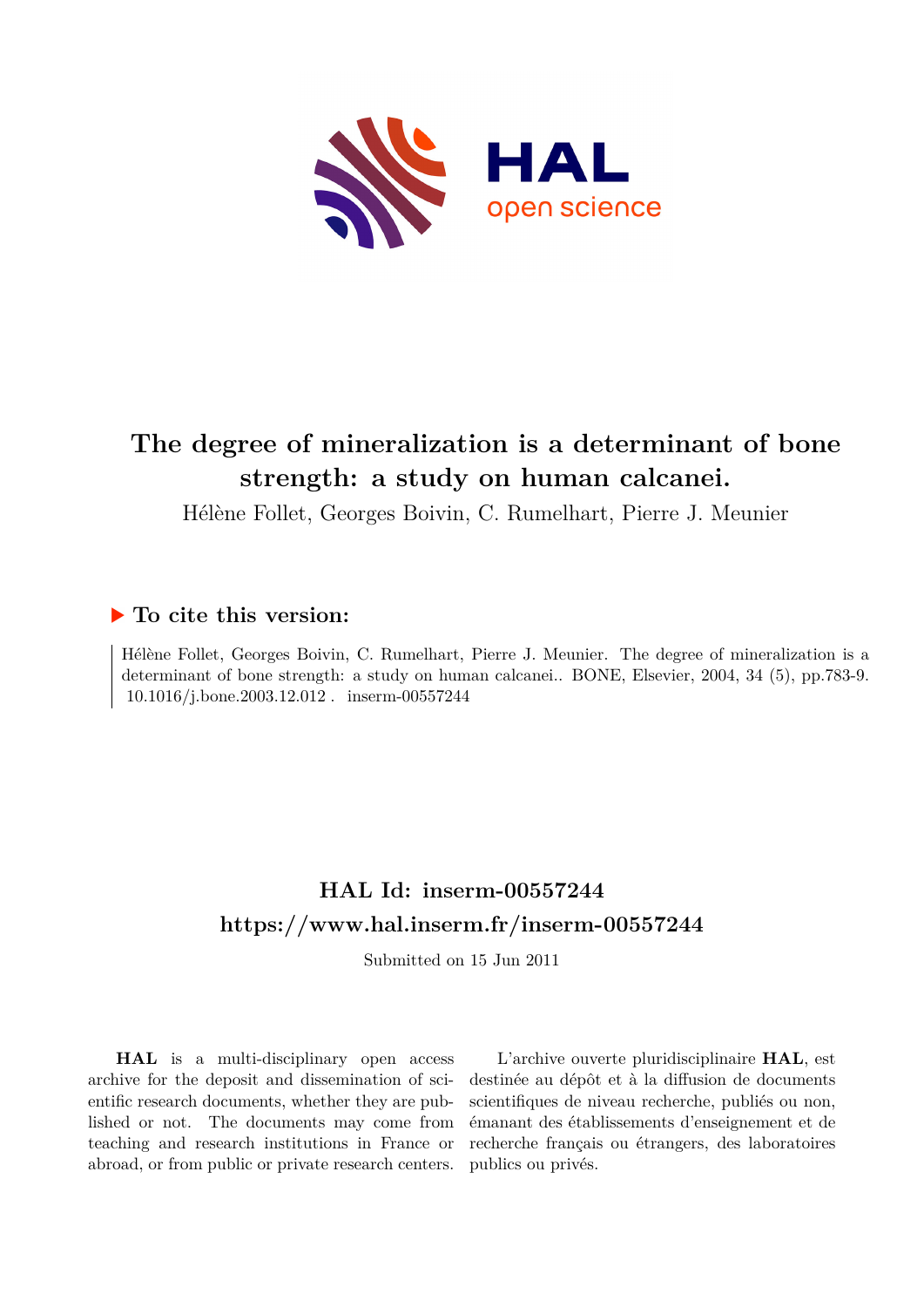

Bone 34 (2004) 783 – 789

www.elsevier.com/locate/bone

**BON** 

Rapid Communication

# The degree of mineralization is a determinant of bone strength: a study on human calcanei

H. Follet,<sup>a</sup> G. Boivin,  $b.*$  C. Rumelhart,<sup>a</sup> and P.J. Meunier<sup>b</sup>

<sup>a</sup> Laboratoire de Mécanique des Contacts et des Solides (LaMCoS), UMR 5514, INSA, Lyon, France <sup>b</sup> INSERM Unité 403, Faculté de Médecine R. Laennec, Université Claude Bernard-Lyon1, Lyon, France

Received 21 July 2003; revised 1 November 2003; accepted 17 December 2003

#### Abstract

Strength of bones depends on bone matrix volume (BMV), bone microarchitecture, and also on the degree of mineralization of bone (DMB). We have recently shown in osteoporotic patients treated with alendronate that fracture risk decreased and bone mineral density increased with a parallel increase of the DMB due to prolonged secondary mineralization but without modifications of BMV or bone microarchitecture. DMB and strength were both measured at the tissue level in calcaneus bone samples taken at autopsy from 20 subjects (aged  $78 \pm 8$  years, 8 women, 12 men) who died suddenly without apparent bone disease. DMB parameters measured on microradiographs (mean DMB, distribution of DMB, most frequent maximum DMB value, and width at half maximum, an index reflecting the homogeneity of DMB) were compared with those reported in iliac cancellous bone samples of 43 human bones. Histomorphometric measurements of microarchitectural parameters (TbTh, TbN, and TbSp) were also measured. Compression tests were performed on contiguous samples of the same calcaneus on a universal screw-driven machine (Schenck RSA 250). A 5000-N load cell (TME, F 501 TC) measured the compressive load. The displacement was measured directly on the sample using a specific displacement transducer developed by the «Laboratoire de Mécanique des Contacts et des Solides (LaMCoS).» The apparent Young's modulus (E), the maximal strength ( $\sigma_{\text{max}}$ ), and the work (W) until failure were measured. In human cancellous bone tissue, mean DMB ( $\pm$  SD) was higher in calcaneus (1.135  $\pm$  0.147 g/cm<sup>3</sup>) than in iliac crest  $(1.098 \pm 0.077 \text{ g/cm}^3)$ . The mean most frequent maximum DMB values (mean DMB freq. max.) were 1.118  $\pm$  0.175 g/cm<sup>3</sup> in calcaneus and  $1.108 \pm 0.095$  g/cm<sup>3</sup> in iliac samples, and DMB was more heterogeneous in calcaneus than in iliac samples (mean width at half maximum were  $0.270 \pm 0.127$  versus  $0.227 \pm 0.056$  g/cm<sup>3</sup>, respectively). Compression tests revealed significant positive linear correlations between DMB and both elastic modulus ( $r^2 = 0.69$ ) and maximal strength ( $r^2 = 0.69$ ). Correlations with DMB persisted ( $P < 0.003$ ) even after adjustment for both calcified bone volume, for the Young's modulus (E), the maximal strength ( $\sigma_{\text{max}}$ ) ( $r^2$  = 0.44 and 0.41, respectively), and microarchitectural parameters  $(0.50 < r^2 < 0.56, P < 0.001)$ . The same results were obtained with the work to fracture (W)  $(0.23 < r^2 < 0.46, P <$ 0.045). We conclude that the more the cancellous tissue was mineralized, the higher was its stiffness and compressive strength. This may explain the increase in bone strength when DMB is modified in a physiological range without necessary changes of BMV and bone microarchitecture. The impact of such modifications on fracture risk and the therapeutic implications of these data remain to be analyzed.  $© 2003 Elsevier Inc. All rights reserved.$ 

Keywords: Degree of mineralization; Quantitative microradiography; Cancellous bone; Compressive test; Calcaneus

#### Introduction

Bone strength is determined not only by the volume of bone tissue and the microarchitectural organization of this bone, but also by the degree of mineralization of bone (DMB)

matrix [\[2,4,5,7,21](#page-6-0)]. The mineralization process consists of a primary deposition of mineral substance on the calcification front, followed by a slow and progressive increase in mineral deposition called secondary mineralization.

From microradiographic observations made in the 1970s, it is clear that the DMB varies between and within basic structural units (BSUs), namely, osteons in cortical bone and trabecular packets in cancellous bone; recently deposited BSUs being much less mineralized than the older ones. The «young» ones appear dark grey in microradiographs, whereas «old» ones are whiter [\(Fig. 1](#page-2-0)). This heterogeneity in the DMB is explained by the fact that bone formation, which

<sup>\*</sup> Corresponding author. INSERM Unite´ 403, Faculte´ de Me´decine R. Laennec, Université Claude Bernard-Lyon1, 69372 Lyon Cedex 08, France. Fax: +33-4-78-77-86-63.

E-mail addresses: hefollet@iupui.edu (H. Follet),

boivin@laennec.univ-lyon1.fr (G. Boivin), rumelhar@insa-lyon.fr (C. Rumelhart), pierre.meunier@laennec.univ-lyon1.fr (P.J. Meunier).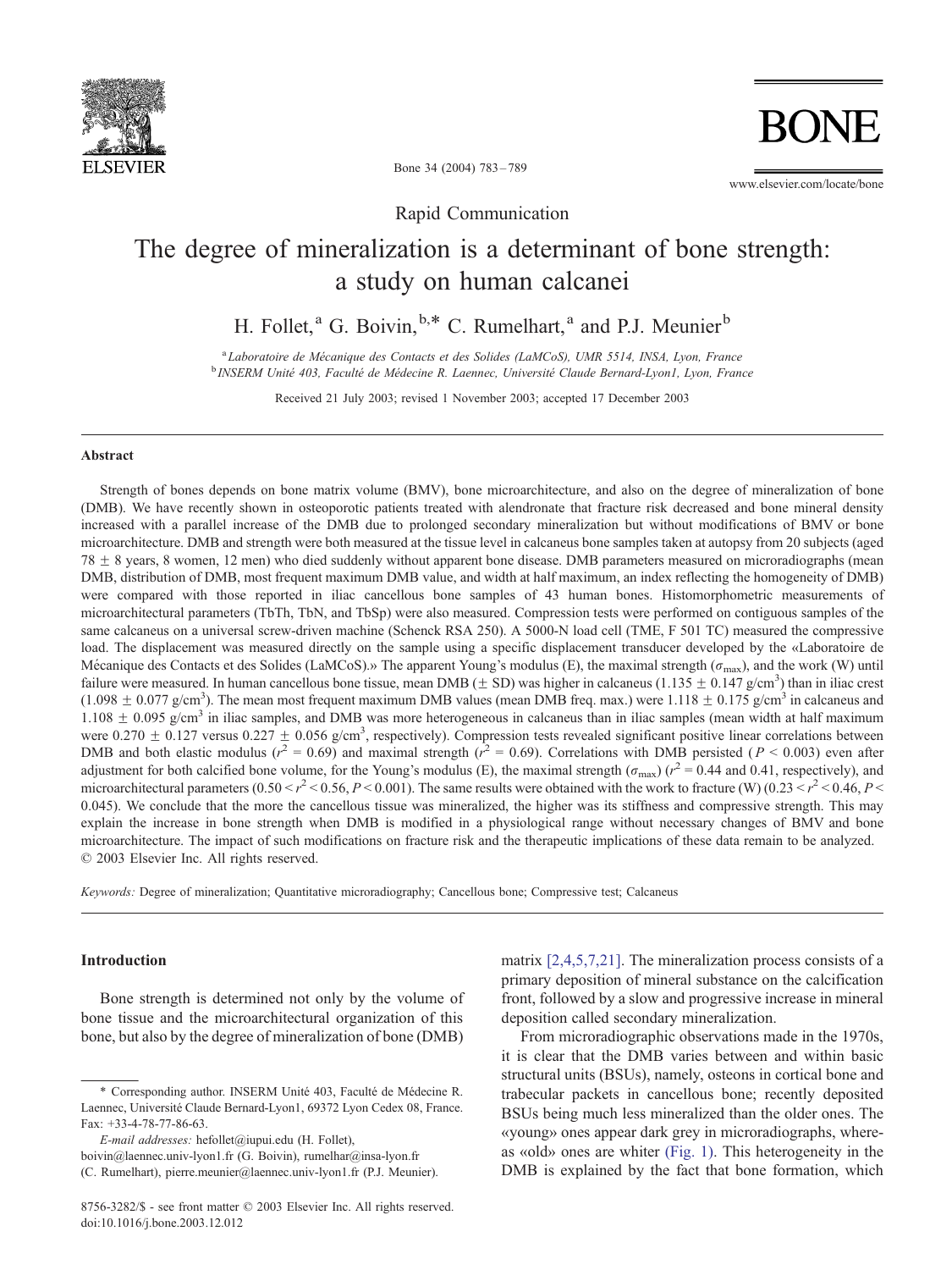<span id="page-2-0"></span>

Fig. 1. Calcaneus cancellous bone microradiograph illustrating the heterogeneity in the degree of mineralization of different BSUs.

follows bone resorption in the remodeling sequence, is a multistep process. Following its deposition, the new matrix begins to mineralize after about  $5-10$  days, and the linear rate of this primary mineralization can be measured directly in vivo using double tetracycline labeling. After full deposition (completion) of the BSU, a long phase of secondary mineralization begins. In adult bone, the DMB depends on the rate of remodeling [\[21\],](#page-7-0) which is the main biological determinant of the degree of mineralization [\[5\].](#page-6-0) In osteoporosis, where there is a negative imbalance between bone resorption and bone formation, therapeutics agents for



Fig. 3. Description of the equipment used for compressive tests. (a) Plan, (b) local displacement transducer.

osteoporosis could increase bone strength through their effects on bone mass, microarchitecture, and the DMB [\[7\].](#page-7-0)

To date, although the relationships between the mechanical properties of bone and either bone mass or microarchitecture parameters of bone have been investigated in



Fig. 2. Preparation of the samples taken from human calcaneus.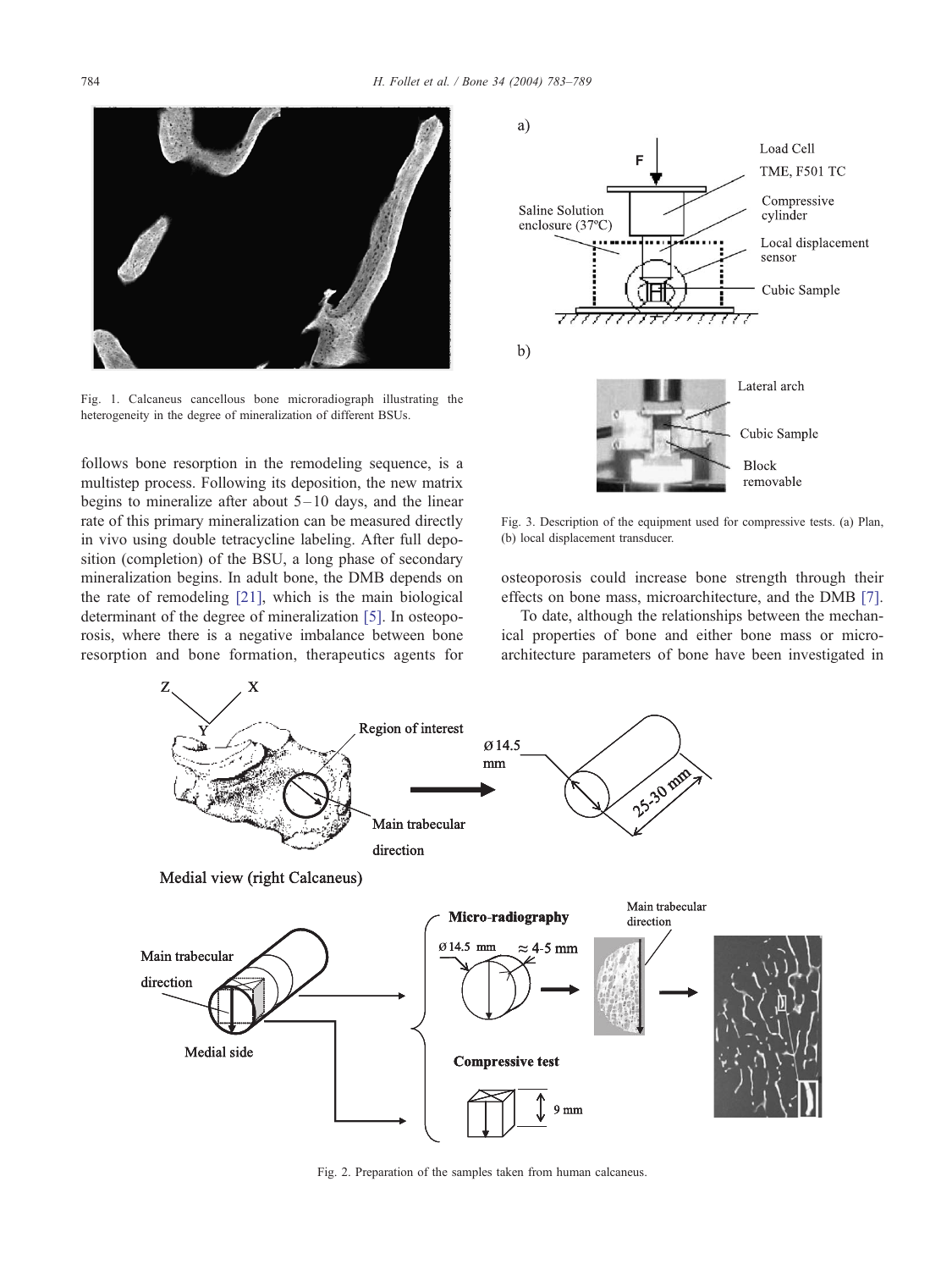<span id="page-3-0"></span>

Fig. 4. Comparison of the global distributions of the degree of mineralization measured in iliac and calcaneus samples from two different human populations. Mean DMB of calcanei is significantly higher ( $P \leq$ 0.01) than that measured in iliac crests.

several studies [\[10,16\],](#page-7-0) the influence of the degree of mineralization on bone strength has not been tested. The aim of this study was to analyze the relationship between the DMB and the mechanical properties of cancellous bone samples taken from the human calcaneus. We used compressive testing on cubic samples of cancellous bone as recommended by Linde et al. [\[19,20\]](#page-7-0) as a biomechanical test.

### Materials and methods

Twenty fresh calcanei excised from subjects aged 78  $\pm$ 8 years (range 61 – 91 years: 8 women, 12 men) were used in this study. After radiographs were taken in the lateral direction, a core was drilled in the posterior body of the calcaneus. One cubic sample (medial, 9 mm/side) and one cylindric sample (center, 14.5 mm diameter) oriented in the main trabecular direction (direction Z) were cut from the original core [\(Fig. 2\).](#page-2-0) The cubic sample was subjected to compressive testing in the Z direction. The cubic samples were stored at  $-20^{\circ}$ C before testing. Before mechanical testing, samples were put in preserving solution (50% ethanol, 50% saline solution) at  $+4^{\circ}C$  for 3-4 days and then kept at ambient temperature for 4 h, as recommended by other investigators [\[19,20\].](#page-7-0) The cylindrical sample was cut into two equals parts, one part was embedded in methyl methacrylate to measure the DMB and the other part was used for other studies.

Compressive tests were performed in the main trabecular direction using an universal screw-driven machine (Schenck RSA 250) equipped with a 5000-N load cell (TME, F 501 TC, resolution 0.1%) and a local displacement transducer [\(Fig. 3\)](#page-2-0) developed by the Laboratoire de Mécanique des Contacts et des Solides (LaMCoS; INSA, Lyon, France) [\[22\].](#page-7-0) Cubic samples were kept in saline solution  $(37^{\circ}C)$  by a temperature governor (Ministat, Huber®) to be as near as possible to in vivo conditions. The apparent Young's modulus (E), the maximal strength ( $\sigma_{\text{max}}$ ), and the work to fracture (W) until failure were measured in the main trabecular direction [\[26\].](#page-7-0)

The DMB was measured at the cancellous level by a computerized quantitative contact microradiography method [\[2,4,18,21\].](#page-6-0) This technique allows us to quantify the amount of mineral substance contained in a unit volume of tissue matrix. Undecalcified calcaneus samples were fixed in 80% alcohol, dehydrated in absolute alcohol, and then embedded in methyl methacrylate [\[6\].](#page-6-0) The bone samples were first cut into thick slices (about  $150 \mu m$  thick), ground manually to the precise thickness of 100  $\pm$  1  $\mu$ m then microradiographed [\[2,4,5,7,17,21\].](#page-6-0) Microradiographs were performed on sections in which the main trabecular direction was determined from X-rays before drilling the bone [\(Fig. 2\).](#page-2-0) Contact microradiography was performed on one slice using an Xray diffraction unit PW 1830/40 equipped with a diffraction tube PW 2273/20 (Philips, Limeuil Brévannes, France). The nickel-filtered copper  $K\alpha$  radiation was used under 25 kV and 25 mA. For quantitative evaluation of the X-ray absorption by the bone section, a reference system composed of aluminum, was exposed on each microradiograph. The DMB was quantified using a new combined contact microradiography microdensitometry-computerized method [\[4\].](#page-6-0) After calibration using the aluminum reference step wedge, the measured

Table 1

Descriptive statistics of 20 calcanei with mean DMB: mean degree of mineralization of all measurement points; DMB: mean of individual means of the degree of mineralization; calcified BV/TV: calcified bone volume; TbTh: trabecular thickness; TbN: trabecular number; TbSp: trabecular separation; W: work to fracture; E: apparent Young's modulus; and  $\sigma_{\text{max}}$ : maximal strength

| $\boldsymbol{n}$ | Mean DMB<br>$(g \text{ mineral/cm}^3)$ | <b>DMB</b><br>(g mineral/cm <sup>3</sup> ) | Calcified<br>$BV/TV$ $(\%)$ | TbTh<br>$(\mu m)$ | TbN<br>$(mm^{-1})$ | TbSp<br>$(\mu m)$ | W<br>$(kJ/m^3)$ | E<br>(MPa) | a<br>$\sigma_{\text{max}}$<br>(MPa) |
|------------------|----------------------------------------|--------------------------------------------|-----------------------------|-------------------|--------------------|-------------------|-----------------|------------|-------------------------------------|
|                  | 35 $104^b$                             | 20                                         | 20                          | 20                | 20                 | 20                | 19              | 20         | 18                                  |
| Mean             | .226                                   | 1.135                                      | 15.47                       | 155.27            | 0.971              | 944               | 43              | 368        | 3.89                                |
| Median           | -                                      | 1.132                                      | 14.23                       | 152.0             | 0.990              | 872               | 38              | 304        | 3.54                                |
| SD.              | 0.125                                  | 0.147                                      | 6.08                        | 33.10             | 0.238              | 333               | 34              | 338        | 2.94                                |
| Minimum          | 0.551                                  | 0.905                                      | 5.74                        | 113.32            | 0.490              | 503               |                 | 19         | 0.28                                |
| Maximum          | .799                                   | .427                                       | 27.25                       | 245.43            | .450               | 1922              | 118             | 1257       | 11.61                               |

<sup>a</sup> Two results have not been obtained for technical reason.

**b** Number of measurements.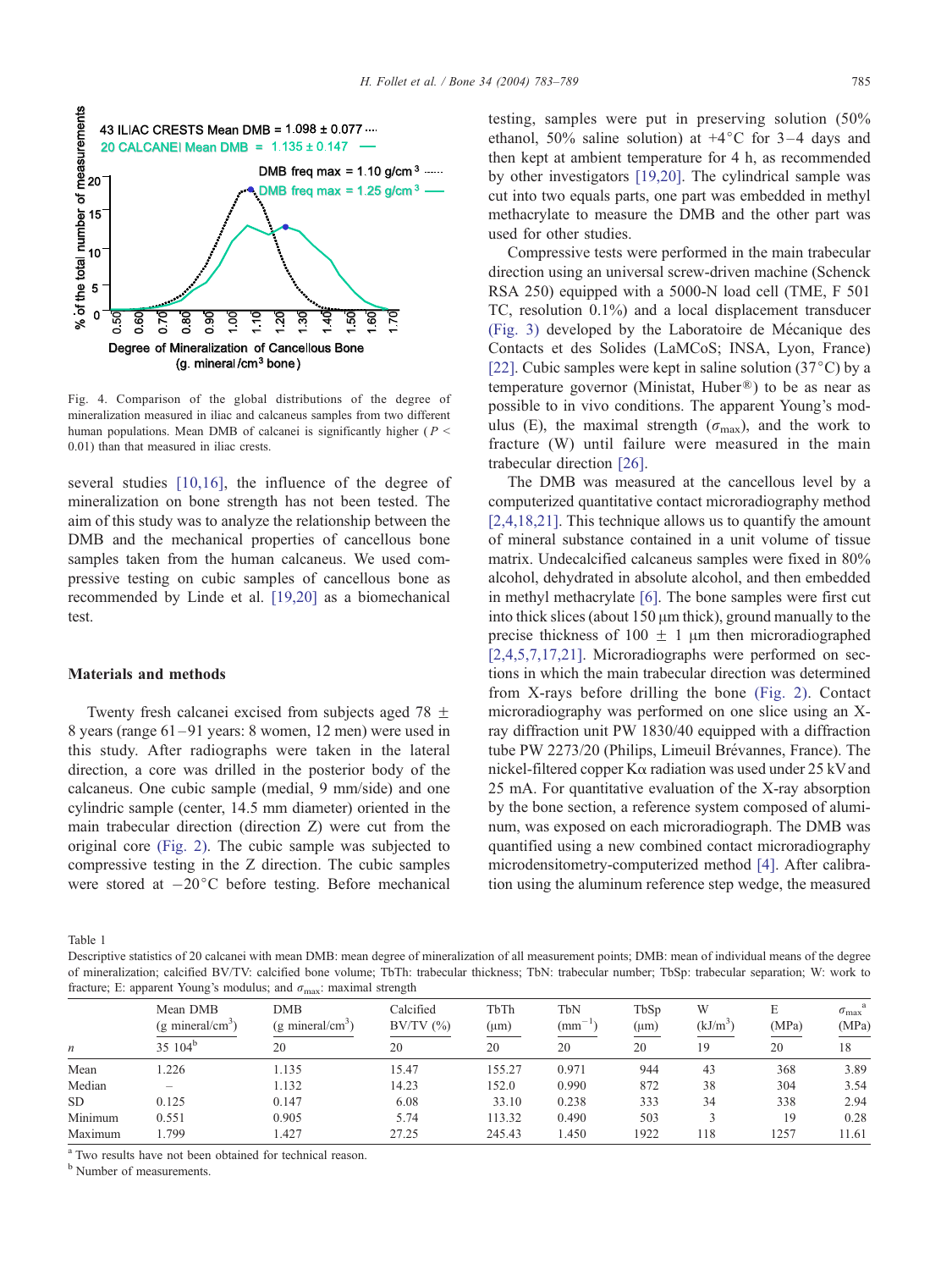| $\boldsymbol{n}$                | DMB (g mineral/cm <sup>3</sup> )<br>20 |                          | $\sqrt{E}$ (MPa)<br>20 |                          | $\sigma_{\text{max}}$ (MPa)<br>18 |        | Calcified BV/TV $(\% )$<br>20 |        |
|---------------------------------|----------------------------------------|--------------------------|------------------------|--------------------------|-----------------------------------|--------|-------------------------------|--------|
|                                 |                                        |                          |                        |                          |                                   |        |                               |        |
| $\sqrt{W}$ (kJ/m <sup>3</sup> ) | 0.43                                   | 0.002                    | 0.52                   | 0.001                    | 0.75                              | 0.000  | 0.24                          | 0.035  |
| <b>DMB</b>                      |                                        |                          | 0.69                   | 0.0000                   | 0.69                              | 0.0000 | 0.49                          | 0.0003 |
| $\sqrt{E}$                      |                                        |                          |                        | $\overline{\phantom{a}}$ | 0.91                              | 0.0000 | 0.49                          | 0.0000 |
| $\sigma_{\text{max}}$           | $\overline{\phantom{a}}$               | $\overline{\phantom{a}}$ |                        | $\overline{\phantom{a}}$ | $\overline{\phantom{a}}$          |        | 0.55                          | 0.0000 |

Correlations among degree of mineralization (DMB), work to fracture (W), apparent Young's modulus (E), maximal strength ( $\sigma_{\text{max}}$ ), and calcified bone volume (calcified BV/TV) in cancellous calcaneus bone

area was automatically selected and the gray levels were measured from the computer-generated map indicating the spatial distribution of the «measurement units.» The DMB was finally expressed in g mineral/ $\text{cm}^3$  bone. The main parameters used in the description of the mineralization of bone [\(Fig. 4\)](#page-3-0) are the mean DMB and the distribution of DMB. From the individual curves showing the distribution of DMB, the most frequent highest DMB values (DMB freq. max.) and the full widths at half maximum (half height), an index reflecting the heterogeneity of DMB, were also calculated [\[5\]](#page-6-0). For the correlations, the mean of individual means of the DMB were used.

For comparison, iliac crest bone samples [\[4,5\]](#page-6-0) were taken at autopsy from 43 subjects (30 women aged 48.4  $\pm$  3.7 years, range  $20-93$  years, and 13 men aged 66  $\pm$  4.4 years, range 43 –86 years). This group was studied as a whole, that is, 43 persons (aged  $53.7 \pm 3.2$  years, range 20–93 years). In this whole group, the mean degree of mineralization expressed in g mineral/cm<sup>3</sup> (mean  $\pm$  SD) was 1.098  $\pm$ 0.077 in cancellous bone. No structural parameters were measured on these samples. The iliac crests and calcanei came from two different populations.

Histomorphometric parameters measured on microradiographs like calcified bone volume, representing the percentage of spongy bone tissue occupied by mineralized bone (calcified BV/TV in %), and microarchitectural parameters such as trabecular thickness (TbTh in  $\mu$ m), trabecular number (TbN in  $mm^{-1}$ ), and trabecular separation (TbSp in  $\mu$ m) were also measured in our calcanei samples [\[11,23\].](#page-7-0)

Descriptive statistics were summarized by mean value, standard deviation, and range. To obtain a normal distribution, the apparent Young's modulus (E) and the work to fracture (W) were transformed by square root transformation and the trabecular separation (TbSp) was transformed by logarithmic transformation (Shapiro–Wilk normality test). The relationships between normally distributed parameters were evaluated by Pearson correlation coefficients. Partial correlation was used to obtain the linear correlation between two variables after the effects of some other variables had been filtered out (adjustment for calcified bone volume parameter in %). Significance was set at  $P \le 0.05$  for all parameters.

### **Results**

In human cancellous bone tissue [\(Fig. 4\),](#page-3-0) mean DMB ( $\pm$ SD) was significantly higher ( $P < 0.01$ ) in the calcaneus  $(1.135 \pm 0.147 \text{ g/cm}^3)$ , range from 0.551 to 1.799 g/cm<sup>3</sup>) than in the iliac crest (1.098  $\pm$  0.077 g/cm<sup>3</sup>, range from 0.506 to 1.525  $g/cm<sup>3</sup>$ ). The mean most frequent maximum DMB values were 1.118  $\pm$  0.175 g/cm<sup>3</sup> in calcaneus and 1.108  $\pm$ 0.095  $g/cm<sup>3</sup>$  in iliac samples, and DMB was more heterogeneous in the calcaneus than in the iliac samples (mean widths at half maximum were  $0.270 \pm 0.127$  and  $0.227 \pm 0.056$  g/ cm<sup>3</sup>, respectively). When the distributions of all measurements were analyzed, the heterogeneity of DMB values (scattering of values with two peaks very closed) appeared twice as high in the calcaneus than in the iliac crest [\(Fig. 4\).](#page-3-0)

The apparent Young's modulus (E) measured by compressive tests until failure for the 20 medial samples ranged between 19 and 1257 MPa, with a mean  $(\pm$  SD) equal to 368  $\pm$  338 MPa. The maximal strength ( $\sigma_{\text{max}}$ ) measured by compressive tests until failure for 18 medial samples ranged between 0.28 and 11.61 MPa, with a mean ( $\pm$  SD) of 3.89  $\pm$ 2.94 MPa. The work to fracture (area under the curve load displacement) measured by compressive tests until failure for 19 medial samples ranged between 3 and 118  $kJ/m<sup>3</sup>$  with a

Table 3

Correlations among microarchitectural parameters (TbTh, TbN, and LogTbSp), degree of mineralization (DMB), work to fracture (W), apparent Young's modulus (E), and maximal strength  $(\sigma_{\text{max}})$  in calcified bone volume (calcified BV/TV)

|                               |      | DMB (g mineral/cm <sup>3</sup> ) | $\sqrt{E}$ (MPa) |        | $\sigma_{\text{max}}$ (MPa) |        | $\sqrt{W}$ (kJ/m <sup>3</sup> ) |       |
|-------------------------------|------|----------------------------------|------------------|--------|-----------------------------|--------|---------------------------------|-------|
| $\boldsymbol{n}$              | 20   |                                  | 20               |        | 18                          |        | 19                              |       |
|                               |      |                                  |                  |        |                             |        |                                 |       |
| Calcified BV/TV $(\% )$       | 0.49 | 0.0003                           | 0.49             | 0.0003 | 0.55                        | 0.0002 | 0.24                            | 0.035 |
| $TbTh$ ( $\mu$ m)             | 0.37 | 0.0024                           | 0.43             | 0.0008 | 0.38                        | 0.0034 | 0.07                            | 0.289 |
| TbN $(mm^{-1})$               | 0.36 | 0.0025                           | 0.29             | 0.0067 | 0.44                        | 0.0013 | 0.33                            | 0.01  |
| $LogTbSp$ (mm <sup>-1</sup> ) | 0.38 | 0.0020                           | 0.32             | 0.0046 | 0.42                        | 0.0018 | 0.26                            | 0.026 |

<span id="page-4-0"></span>Table 2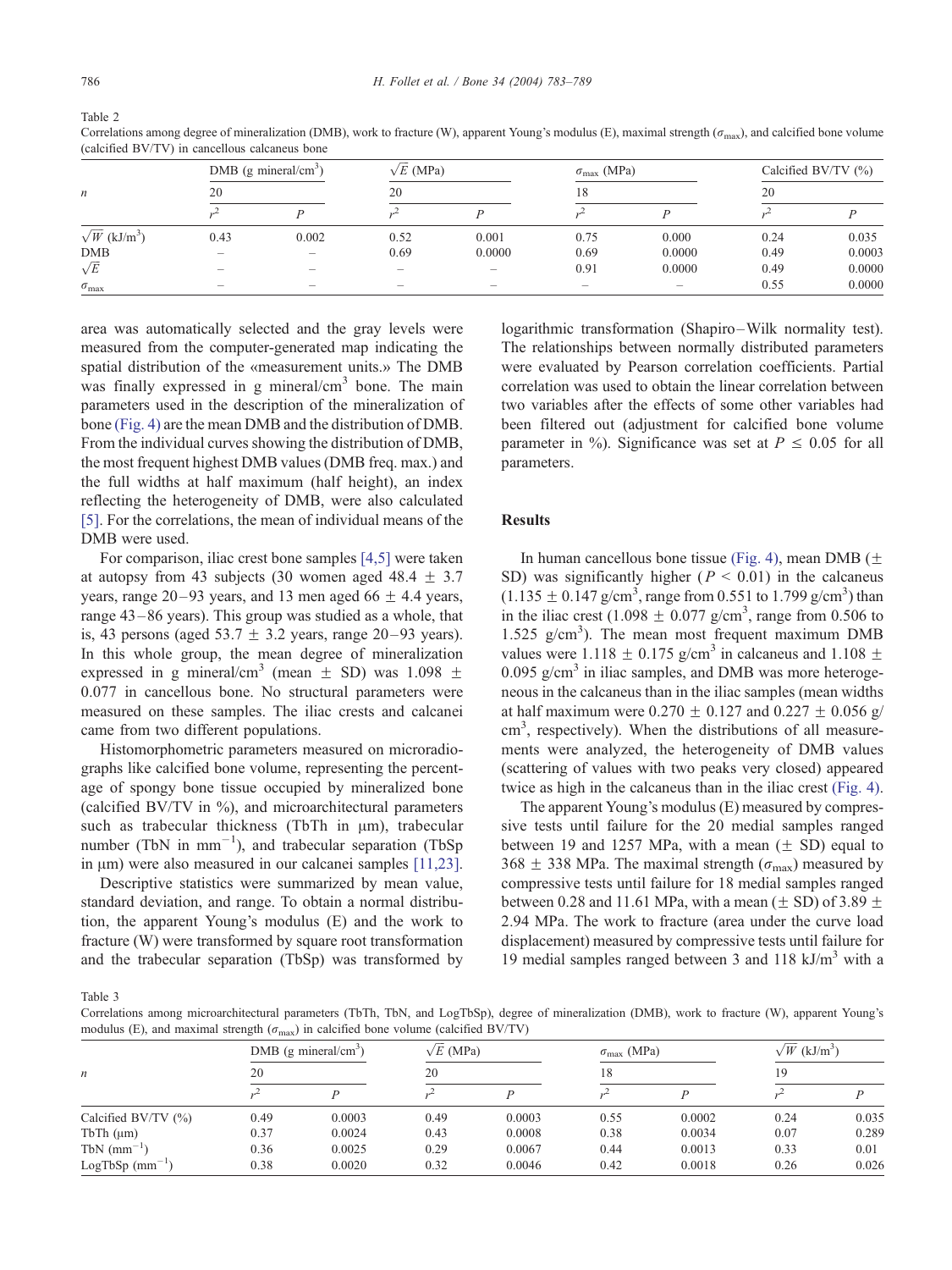

Fig. 5. Correlation between apparent Young's modulus ( $\sqrt{E}$ ) and degree of mineralization of cancellous bone.

mean ( $\pm$  SD) of 43  $\pm$  34 kJ/m<sup>3</sup>. The calcified bone volume (calcified BV/TV) measured by microradiography for the 20 half cylindrical samples varied between 5.74% and 27.25%, with a mean ( $\pm$  SD) equal to 15.47%  $\pm$  6.08%. All descriptive statistics are shown in [Table 1.](#page-3-0)

Correlations among DMB, Young's modulus (E), maximal strength ( $\sigma_{\text{max}}$ ), and calcified BV/TV were significant  $(0.49 < r^2 < 0.91, P < 0.0003)$  and are shown in [Table 2.](#page-4-0) The work to fracture (W) is also significantly correlated with these parameters  $(0.249 < r^2 < 0.75, P < 0.035$ ; [Table 2\)](#page-4-0). Significant positive linear correlations were observed be-



Fig. 6. Correlation between maximal strength ( $\sigma_{\text{max}}$ ) and degree of mineralization of cancellous bone.

#### Table 4

Correlations among degree of mineralization (DMB), work to fracture (W), apparent Young's modulus (E), and maximal strength  $(\sigma_{\text{max}})$  after adjustment for (1) calcified bone volume (calcified BV/TV), (2) trabecular thickness (TbTh), (3) trabecular number (TbN), and (4) trabecular separation (Log TbSp)

|            |                  | DMB (g mineral/ $\text{cm}^3$ )                                  | $\sqrt{E}$ (MPa) |                | $\sigma_{\rm max}$ (MPa)<br>18 |                |  |
|------------|------------------|------------------------------------------------------------------|------------------|----------------|--------------------------------|----------------|--|
| n          | 20               |                                                                  | 20               |                |                                |                |  |
|            | $\overline{r^2}$ | $\overline{P}$                                                   | r <sup>2</sup>   | $\overline{P}$ | $r^2$                          | $\overline{P}$ |  |
|            |                  | (1) First order correlations controlling for calcified BV/TV (%) |                  |                |                                |                |  |
| $\sqrt{W}$ | 0.26             | 0.032                                                            | 0.37             | 0.008          | 0.74                           | 0.0000         |  |
| DMB        |                  |                                                                  | 0.44             | 0.0010         | 0.41                           | 0.0029         |  |
| $\sqrt{E}$ |                  |                                                                  |                  |                | 0.83                           | 0.0000         |  |
|            |                  | (2) First order correlations controlling for TbTh $(\mu m)$      |                  |                |                                |                |  |
| $\sqrt{W}$ | 0.46             | 0.003                                                            | 0.57             | 0.0000         | 0.86                           | 0.0000         |  |
| DMB        |                  |                                                                  | 0.52             | 0.0003         | 0.53                           | 0.0005         |  |
| $\sqrt{E}$ |                  |                                                                  |                  |                | 0.86                           | 0.0000         |  |
|            |                  | (3) First order correlations controlling for TbN (mm)            |                  |                |                                |                |  |
| $\sqrt{W}$ | 0.23             | 0.045                                                            | 0.35             | 0.010          | 0.63                           | 0.000          |  |
| DMB        |                  |                                                                  | 0.56             | 0.0001         | 0.50                           | 0.0008         |  |
| $\sqrt{E}$ |                  |                                                                  |                  |                | 0.89                           | 0.0000         |  |
|            |                  | (4) First order correlations controlling for Log TbSp $(\mu m)$  |                  |                |                                |                |  |
| $\sqrt{W}$ | 0.26             | 0.032                                                            | 0.37             | 0.008          | 0.67                           | 0.000          |  |
| DMB        |                  |                                                                  | 0.55             | 0.0001         | 0.50                           | 0.0007         |  |
| $\sqrt{E}$ |                  |                                                                  |                  |                | 0.87                           | 0.0000         |  |

tween two histomorphometric parameters (TbTh and TbN; [Table 3\)](#page-4-0) versus DMB, apparent Young's modulus (E), and maximal strength  $(\sigma_{\text{max}})$  (0.29 <  $r^2$  < 0.44, P < 0.007), respectively. The work to fracture (W) is correlated with TbN and TbSp  $(r^2 < 0.33, P < 0.026)$ .

Interestingly, compression tests revealed significant positive linear correlations between DMB and both the elastic modulus ( $r^2 = 0.69$ ) and maximal strength ( $r^2 = 0.69$ ) (Figs. 5 and 6). After adjustment for calcified bone volume (calcified BV/TV), significant correlations persisted among DMB, apparent Young's modulus (E), maximal strength  $(\sigma_{\text{max}})$  (0.41 <  $r^2$  < 0.83, P < 0.003; Table 4), and the work to fracture (W)  $(r^2 = 0.26, P < 0.032)$ .

After adjustment for three histomorphometric parameters reflecting bone microarchitecture (TbTh, TbN, and TbSp), significant correlations persisted among DMB, the apparent Young's modulus (E), and maximal strength  $(\sigma_{\text{max}})$  (0.50 <  $r^2$  $<$  0.56,  $P$  < 0.001; Table 4). The same results are also obtained for work to fracture  $(0.23 < r^2 < 0.46, P < 0.045;$  Table 4).

## Discussion

In vivo, the calcaneus is an accessible site that easily allows dual X-ray absorptiometry (DXA) and ultrasound (US) measurements. Additionally, the calcaneus is used clinically as a good predictor of risk for hip and vertebrae fracture [\[15,27,28\].](#page-7-0)

Measuring mechanical properties of cancellous bone tissue is more difficult than measuring those properties in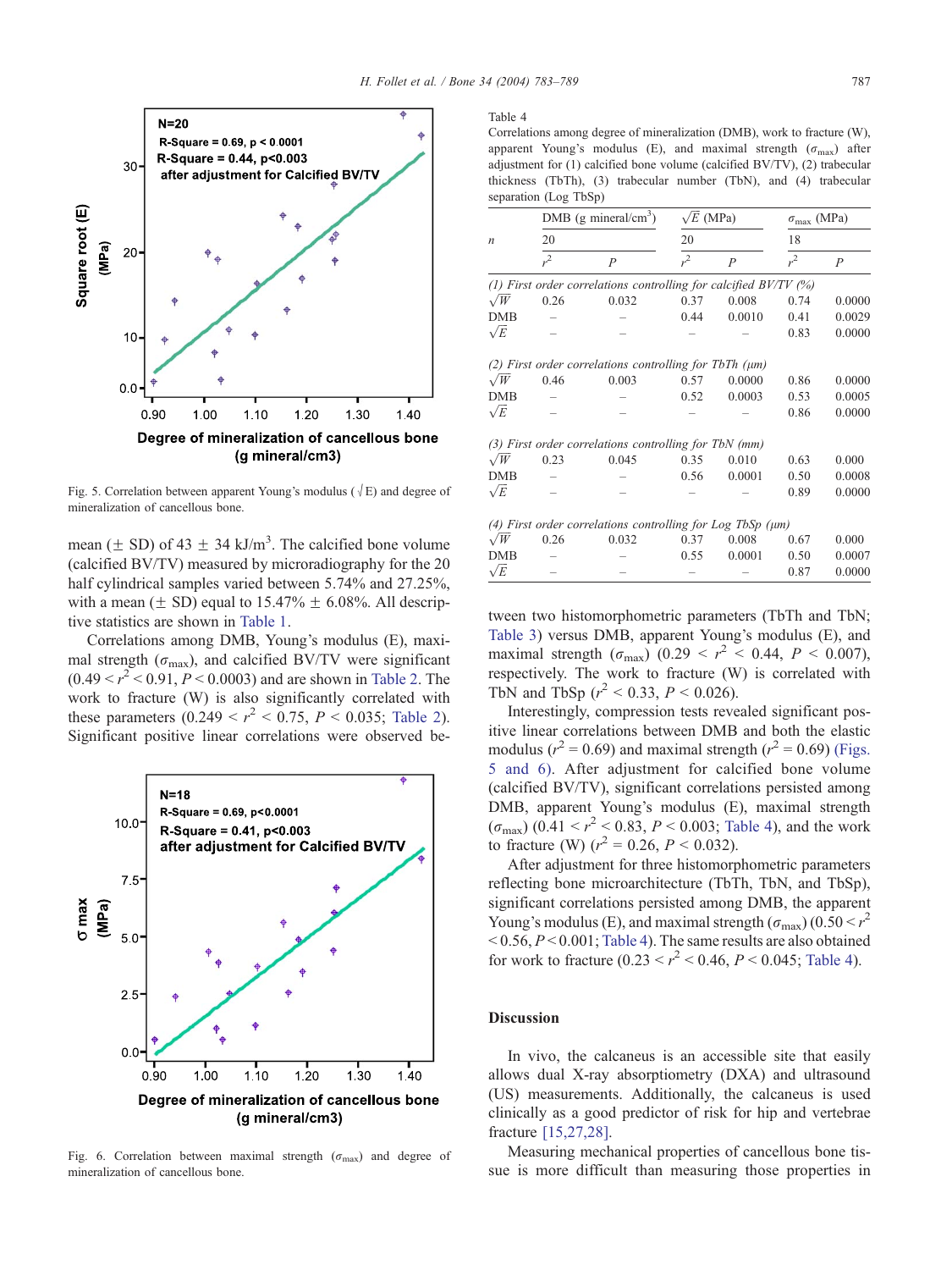<span id="page-6-0"></span>cortical bone because of the extremely small dimensions of the individual trabeculae. Following Linde et al. [\[19,20\],](#page-7-0) a compressive test on a cubic sample of cancellous bone was chosen.

We have shown that the more the cancellous tissue was mineralized, the higher was its stiffness, and that young human bone is less well mineralized than mature bone. This confirms the previous studies in humans [\[13,14,24\].](#page-7-0) In the calcaneus, like in the iliac crest [4,5], there was no significant correlation between DMB and the age of the patients (data not shown). The age of bone is given by the DMB. Significant correlations persisted between DMB and all mechanical parameters, even after adjustment for the calcified bone volume and microarchitectural parameters, showing the lack of influence of the calcified BV/TV and of structural parameters.

These results may explain the increase in bone strength when the DMB is augmented without changes in bone matrix volume (BMV) and bone microarchitecture, as was observed in ovariectomized baboons treated with alendronate [\[21\]](#page-7-0) and in postmenopausal osteoporotic patients treated with alendronate [\[7\].](#page-7-0) It remains now to evaluate the impact of such modifications on fracture risk and the therapeutic implications of these data. In ovariectomized baboons treated for 2 years with alendronate, bone turnover was normalized, bone loss was prevented, and vertebral bone strength was increased to control values [1]. In the same animals, DMB also increased to normal values after treatment [\[21\].](#page-7-0)

The values obtained in this study for mean apparent Young's modulus (E) (368 MPa) and mean maximal strength ( $\sigma_{\text{max}}$ ) (3.89 MPa) measured by compressive tests until failure are on the same order of magnitude as those found in the literature [\[22,29\].](#page-7-0) Compressive testing was executed as recommended by Mitton et al. [\[22\].](#page-7-0)

With reference to the degree of mineralization, the young human bone is less well mineralized than mature bone [4,5]. This confirms different studies in humans. In 1987, Currey [\[13\]](#page-7-0) tested 162 specimens from 19 species of amniotes to show the various mechanical and physical properties between different groups. All mechanical properties showed high levels of variation. In 1996, Currey et al. [\[14\]](#page-7-0) studied static toughness and changes in strength of human cortical bone with age. Reid and Boyde [\[24\]](#page-7-0) showed that a greater bone turnover occurred in the outer cortex and suggested a differential mechanical loading across the rib.

Ciarelli et al. [\[12\]](#page-7-0) used backscattered electron microscopy to study mineralization levels of human iliac cancellous bone of White females ( $N = 49$ ). The data set consisted of bone biopsies from normal and vertebral fracture subjects that had either high or low values for bone formation rate. The authors hypothesized that both low and high patterns of mineralization might detrimentally affect bone material properties, with low mineralization levels causing reduced stiffness and strength and high mineralization resulting in reduced fracture toughness.

Roschger et al. [\[25\]](#page-7-0) studied the effects of alendronate treatment on the density of mineralization, the ultrastructure of the mineral or collagen composite, the size and location of mineral particles in iliac cancellous bone, as well as the porosity of iliac cortical bone from postmenopausal osteoporotic women. The mineral structure was investigated by quantitative backscattered electron imaging and by scanning small-angle X-ray scattering. These authors found that the mineralization was significantly higher and more uniform after treatment, and they suggested that these effects may contribute to the observed reduction in fractures.

Recently, Bouxsein [\[8\]](#page-7-0) summarized the features and characteristics that determine a bone's ability to resist fracture and using this information to identify new therapeutic targets and develop better biomarkers and noninvasive imaging modalities [\[8\].](#page-7-0)

Comparing the iliac crest and the calcaneus, DMB values are more heterogeneously distributed in the calcaneus samples and values are shifted toward highest values. Our results show that the more the cancellous tissue was mineralized, the higher was its stiffness and compressive strength. This may explain the increase in bone strength when the DMB is modified in a physiological range without necessary changes of BMV and bone microarchitecture. The impact of such modifications on fracture risk and the therapeutic implications of these data remain to be analyzed in the light of previous results reported after treatment with alendronate [\[7\],](#page-7-0) raloxifene [3], and other antiresorptive agents [\[9\].](#page-7-0)

### Acknowledgments

The authors thank John Robbins and Keith Condon for scientific discussion and for reviewing the English manuscript and Delphine Farlay, Catherine Simi, and Annie Buffet for their skillful technical assistance.

#### References

- [1] Balena R, Toolan BC, Shea M, Markatos A, Myers ER, Lee SC, et al. The effects of 2-year treatment with the aminobisphosphonate alendronate on bone metabolism, bone histomorphometry, and bone strength in ovariectomized nonhuman primates. J Clin Invest 1993;  $92:2577 - 86$
- [2] Boivin G, Baud CA. Microradiographic methods for calcified tissues. Dickson GR, editor. Methods of calcified tissue preparation. Amsterdam: Elsevier; 1984. p. 391-411.
- [3] Boivin G, Lips P, Ott SM, Harper KD, Sarkar S, Pinette KV, et al. Contribution of raloxifene and calcium and vitamin D3 supplementation to the increase of the degree of mineralization of bone in postmenopausal women. J Clin Endocrinol Metab 2003;88:4199 – 205.
- [4] Boivin G, Meunier PJ. The degree of mineralization of bone tissue measured by computerized quantitative contact microradiography. Calcif Tissue Int 2002;70:503 – 11.
- [5] Boivin G, Meunier PJ. Effects of bisphosphonates on matrix mineralization. J Musculoskelet Neuronal Interact 2002;2:538 – 43.
- [6] Boivin G, Meunier PJ. Histomorphometric methods applied to bone. Grupe G, Garland AN, editors. Histology of ancient human bone. Berlin: Springer Verlag; 1993. p. 137 – 56.